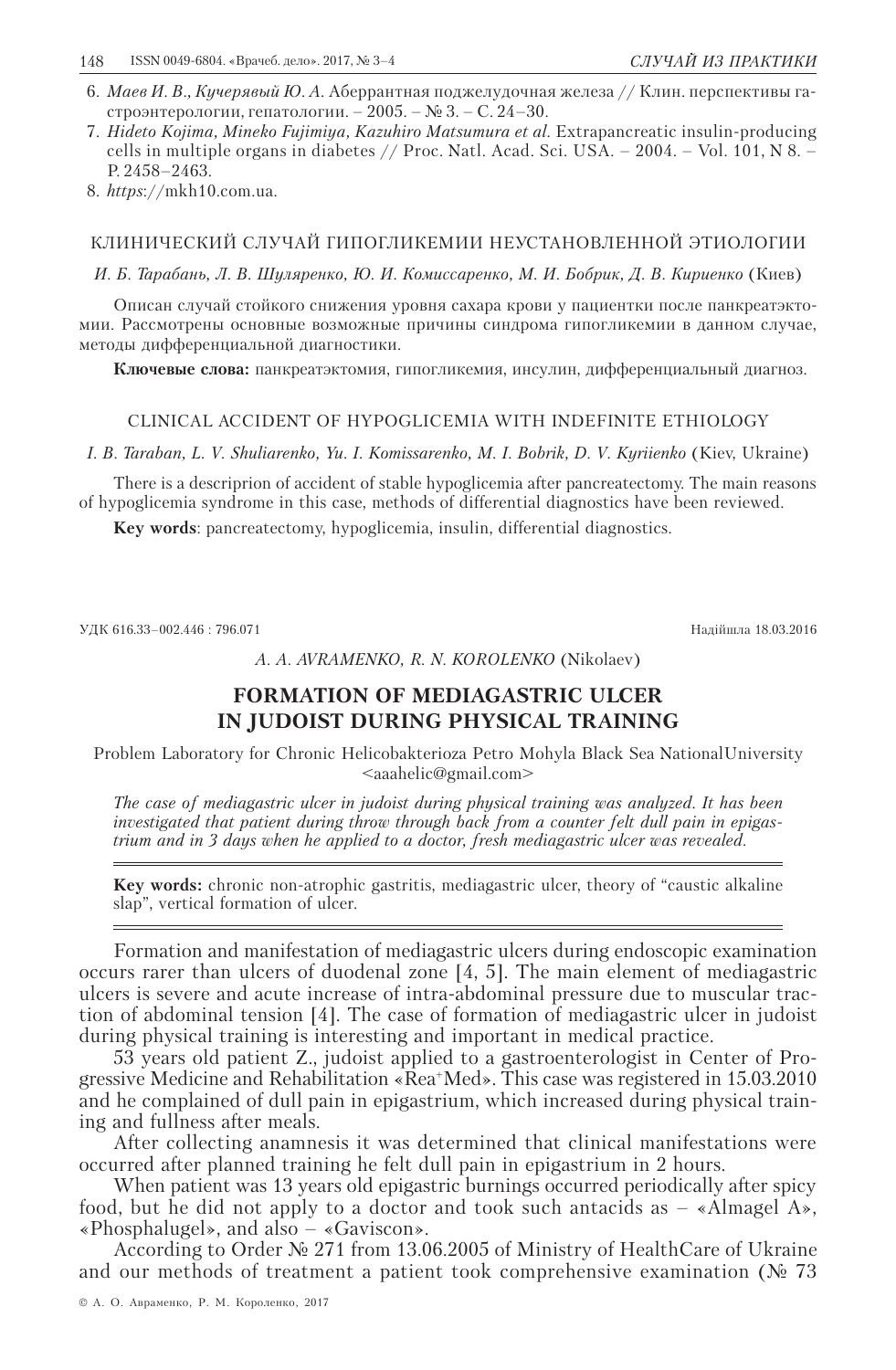15.03.2010), which included step-by-step рН-metry based on V. N. Chernobrovyi methods, esophagogastroduodenoscopy based on general techniques, helicobacter infection test (НР) (helicobacter urease test and microscopic examination of stained smears) and histological examination of stomach lining, biopsy material was taken from 4 topographical zones of the stomach (medial third part of antrum and body of the stomach through large and small curvature) [2, 5, 7, 9].

During рН-metry in patient acidity level corresponded to expressed hypoacidity. **рН metry (by V. N. Chernobrovyi method)**

Full name, 53 years old

Height: 172 sm; it was taken: 20 sm 1. 6.40 5.64 11. 5.33 5.26<br>2. 6.40 5.44 12. 5.23 5.30 2. 6.40 5.44 12. 5.23 5.30<br>3. 6.45 5.40 13. 4.78 5.18 3. 6.45 5.40 13. 4.78 5.18<br>4. 5.91 5.40 14. 4.86 4.81 4. 5.91 5.40 14. 4.86 4.81<br>5. 5.52 5.31 15. 4.70 4.80 5. 5.52 5.31 15. 4.70 4.80<br>6. 5.50 5.30 16. 4.53 4.71 6. 5.50 5.30 16. 4.53 4.71<br>7. 5.48 5.40 17. 4.70 4.70 17. 4.70 4.70 8. 5.38 5.21 18. 4.71 4.73<br>9. 5.21 5.20 19. 4.81 4.70 9. 5.21 5.20 <br>10.5.10 5.20 <br>20. 4.83 4.42 20.4.83 4.42  $5. -$  –  $4. 3. - 2. -$ <br>1. 20  $20$  $1.20$  $0. -$ Total number: 20 20 Diagnosis: Basal Hypoacidity Marked total (organic) 15.03.2010

During esophagogastroduodenoscopy diagnosis "Mediagastric ulcer in active stage" (in middle third part of stomach fundus through small curvature  $4 \times 2.5$  sm, ovalshaped, with edematous edges, deep, fundus is covered by quaggy grey necrosis). Chronic gastroduodenitis (type B). Indirect signs of pancreatitis» was made.

| Antrum                  |                 |                         |                               | Fundus of stomach                   |                 |                                    |                          |
|-------------------------|-----------------|-------------------------|-------------------------------|-------------------------------------|-----------------|------------------------------------|--------------------------|
| Large curvature         |                 | Small curvature         |                               | Large curvature                     |                 | Small curvature                    |                          |
| Microscopic<br>analysis | Urease-<br>test | Microscopic<br>analysis | Urease-<br>test               | Microscopic<br>analysis             | Urease-<br>test | Microscopic analysis               | Urease-<br>test          |
| $(-)$                   | 24 h<br>$(-)$   | $-$                     | 24 h<br>$\epsilon = \epsilon$ | $(+ + +)$<br>Active form<br>mitosis | 15<br>min       | $(++)$<br>Active form,<br>mitosis; | 3 h.<br>$10 \text{ min}$ |
|                         |                 |                         |                               |                                     |                 | Intracellular "re-<br>pository"    |                          |

**Type of gastritis was approved by HP test**

During histological analysis the next data were received. Biopsy № 411 from 15.03.2010.

- 1) **antrum**  $\mathbb{N} \cdot 210 11$ : chronic quiescent gastritis (+++); atrophy of epithelium of glands  $(++)$ ;
- 2) **body of stomach, middle third part, large curvature** № 212-14: chronic active gastritis  $(+++)$ ;
- 3) **body of the stomach, middle third part, small curvature (edge of ulcer)** № 215- 24: chronic active gastritis  $(++)$ , atrophy of epithelium of glands  $(+)$ ; purulent and necrotic masses.

This case can be explained as chronic non-atrophic gastritis and mechanism of mediagastric ulcers formation. The first manifestations of burning in 13 years old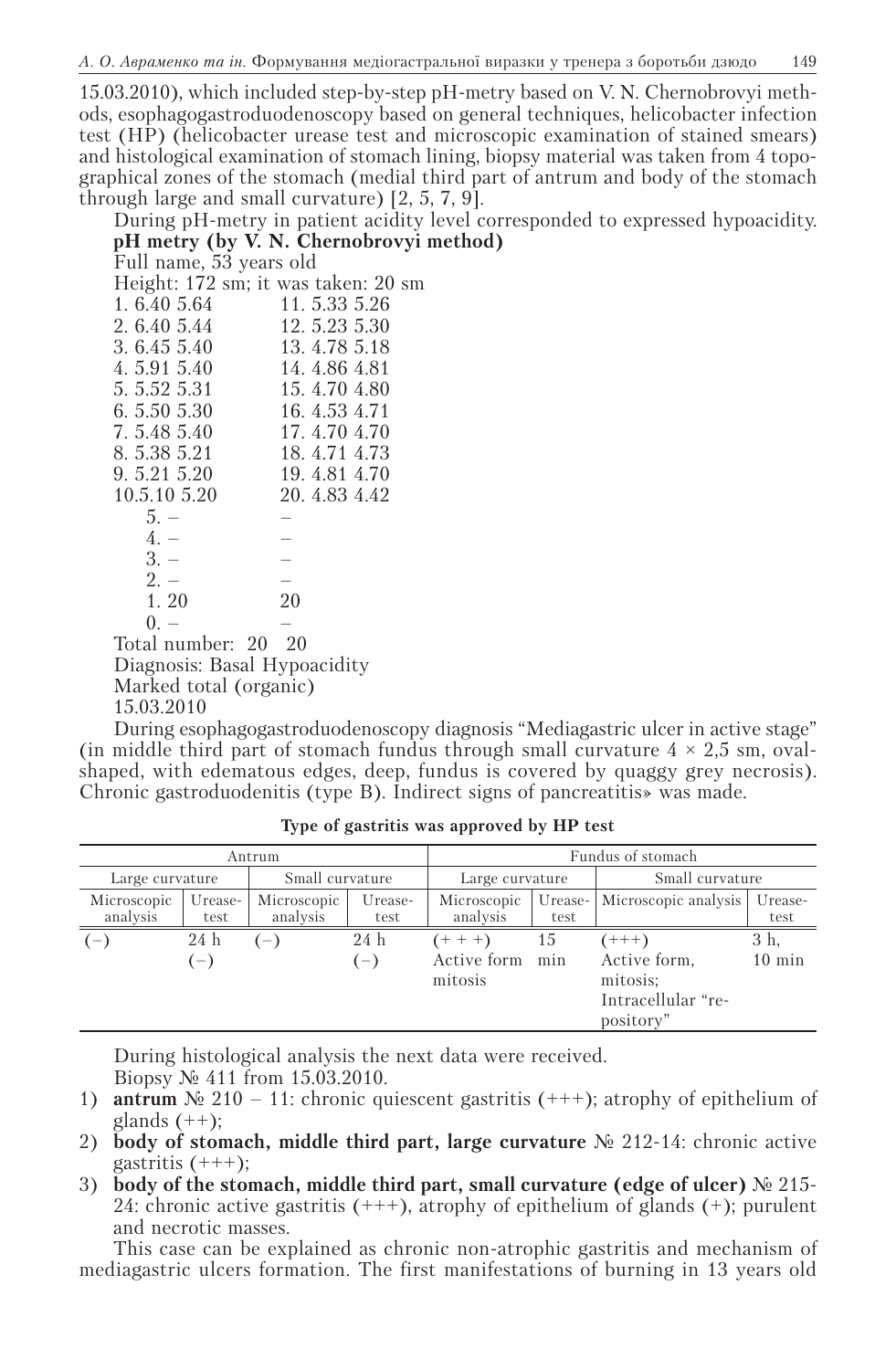(adolescent age), i.e. in period of puberty, can be connected with destabilization of immune system, which is closely related to the endocrine system, which led to the activation of an already existing chronic gastritis, which proceeds latently [4]. Further immunity decreased severely during training, pre-contest preparations, and during participation in them and after that as a coach [8, 11–13]. Suppression of immune response of an organism which is a factor of НР-infection formation, and causes the increase of the stage of contamination with Helicobacter infection of stomach lining, and decrease of acidity level as a consequence of long-lasting psycho-emotional stress (syndrome «fatigue of parietal cells») leads to increase of natural translocation of Helicobacter infection from antrum to fundus of the stomach [1, 4]. 53 years old patient had the third stage of development of chronic non-atrophic gastritis. This stage presents initial changes of the structure of glands of stomach lining and formation of functional hypoacidity when НР-infection completely migrated on lining of body and formed such situation as: at high stage of contamination with Helicobacter infection  $- (+++)$  through large curvature bacteria were located on the surface of lining and through small curvature the major part of them was situated in intracellular «repository» [4].

Schematically the mechanism of ulcer formation can be present in such way (Picture).



The mechanism of mediagastric ulcer formation:

*a* – direction of "rest" ammonia in gastric cavity; *b* – pyloric sphincter in patulous status; *с* – places of maximal concentration of "rest" ammonia (medial third part upper third part of the stomach through small curvature); *d* – places of ulcer damages (tissues of middle third part upper third part of body stomach through small curvature)

"Rest" ammonia as a product of HP-infection activity which did not receive neutralization of hydrochloric acid among bacteria and accumulated in gastric cavity is concentrated in body of stomach due to decrease of volume of stomach during physical exertion (muscle abdominal tension during throw), so "rest" ammonia directed vertically bottom-up because abdominal muscles contracting bottom-up caused direction gas into stomach: from lining of large curvature of stomach body where active forms of НР were located intracellularly at concentration (+++), in direction into lining of small curvature of body stomach where active forms of НР localized intracellularly at concentration (+++), blocking acid-forming function of parietal cells that deprived this zone of neutralizing action of acidic protection from caustic alkali – as hydrous ammonia which is formed in the area of small curvature at high gastric pressure and contains ammonium hydroxide at high concentration [4]. Type of ulcer is confirmed by this fact. It is large and deep, with marked inflammatory wall, fundus was covered with loose grey necrosis [5] that is characterized by damage of strong caustic alkalies. Tissues have massive damage as a consequence of deep alkalies penetration into tissue with formation of loose colliquated necrosis while during lining damage of hydrochloric acid dry coagulative necrosis of dark brown or brown-black